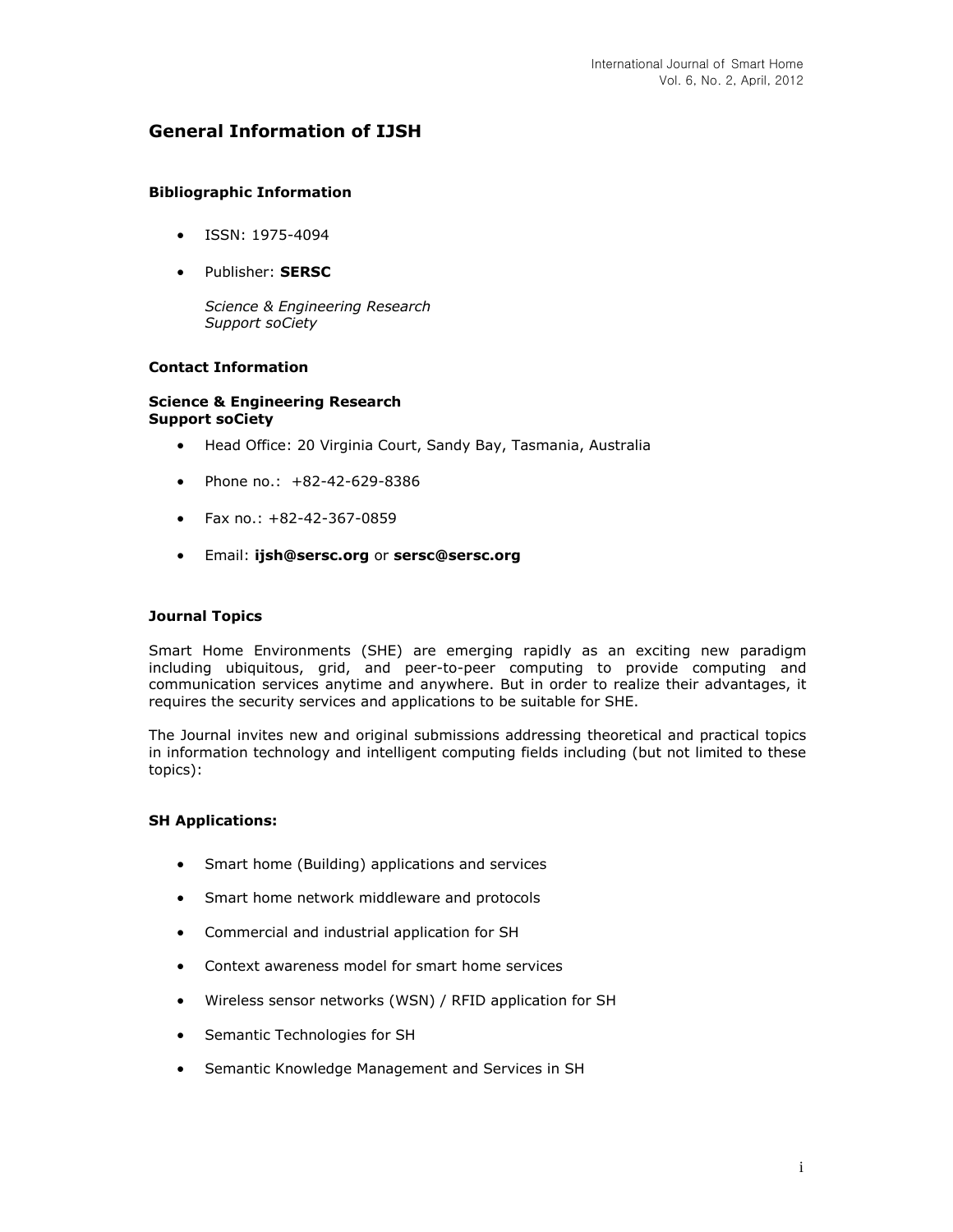## **SH Security:**

- Multimedia Security and Services in SH
- Smart home security issues and model
- Access control and privacy protection in SH
- Forensics and Security Policy in SH
- WSN / RFID Security in SH
- Security Protocol for smart home service

## **SH Embedded Hardware and Software:**

- Embedded Hardware Support for SH
- Embedded Software for SH
- Embedded System Architecture for SH
- Real-time OS for SH
- Smart and Personal Devices for SH
- Power-Aware Computing for SH
- Middleware for SH
- Specification, Validation and Verification of Embedded Software

# **Editor-in-Chief**

**Sajal K. Das** University Texas at Arlington, USA Email: **[das@cse.uta.edu](mailto:das@cse.uta.edu)**

# **Management Editor**

**Yang-sun Lee** Seokyung Unviersity, Korea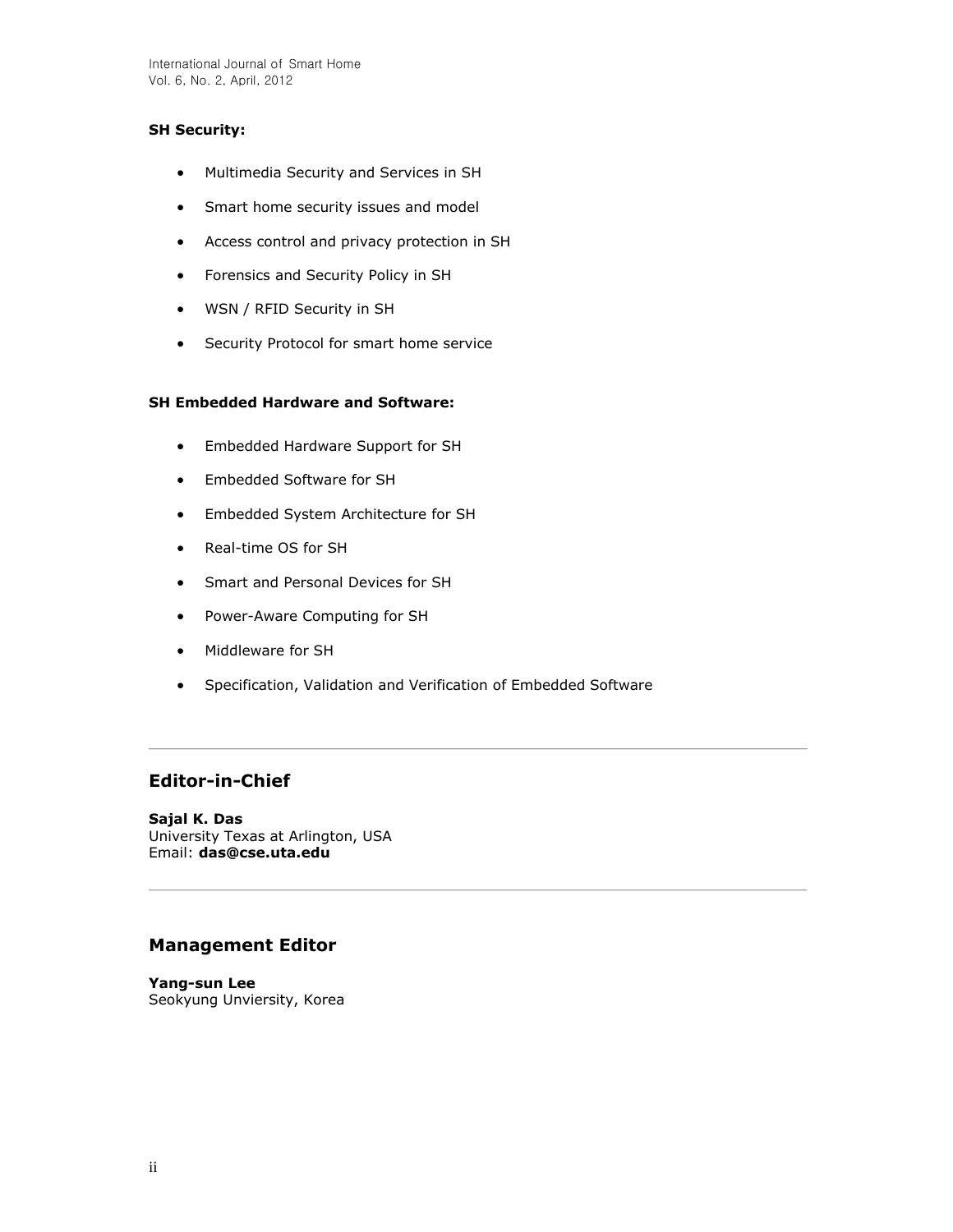# **Associate Editors**

### **Sajid Hussain**

Acadia University, Canada Email: sajid.hussain@acadiau.ca

### **Yan Zhang**

Simula Research Laboratory, Norway E-mail: yanzhang@ieee.org **Houcine Hassan**  Universidad Politecnica de Valencia, Valencia, Spain E-mail: husein@disca.upv.es

### **Daqing Zhang**

Institut Telecom SudParis, France E-mail: daqing.zhang@int-edu.eu

### **Advisory Board (AB)**

Ching-Hsien Hsu (Chung Hua University, Taiwan) Javier Lopez (University of Malaga, Spain) Jianhua Ma (Hosei University, Japan) Jiannong Cao (The Hong Kong Polytechnic University, Hong Kong) Laurence T. Yang (St Francis Xavier University, Canada) Tai-hoon Kim (Hannam University, Korea) Witold Pedrycz (University of Alberta, Canada)

## **General Editor (GE)**

George Roussos (University of London, UK) Hesham H. Ali (University of Nebraska at Omaha, USA) Kia Makki (Florida International University, USA) Michael Beigl (University of Karlsruhe, Germany) Niki Pissinou (Florida International University, USA)

## **Editorial Board (EB)**

Alex Zhaoyu Liu (University of North Carolina at Charlotte, USA) Ali Shahrabi (Glasgow Caledonian University, UK) Andry Rakotonirainy (Queensland University of Technology, Australia)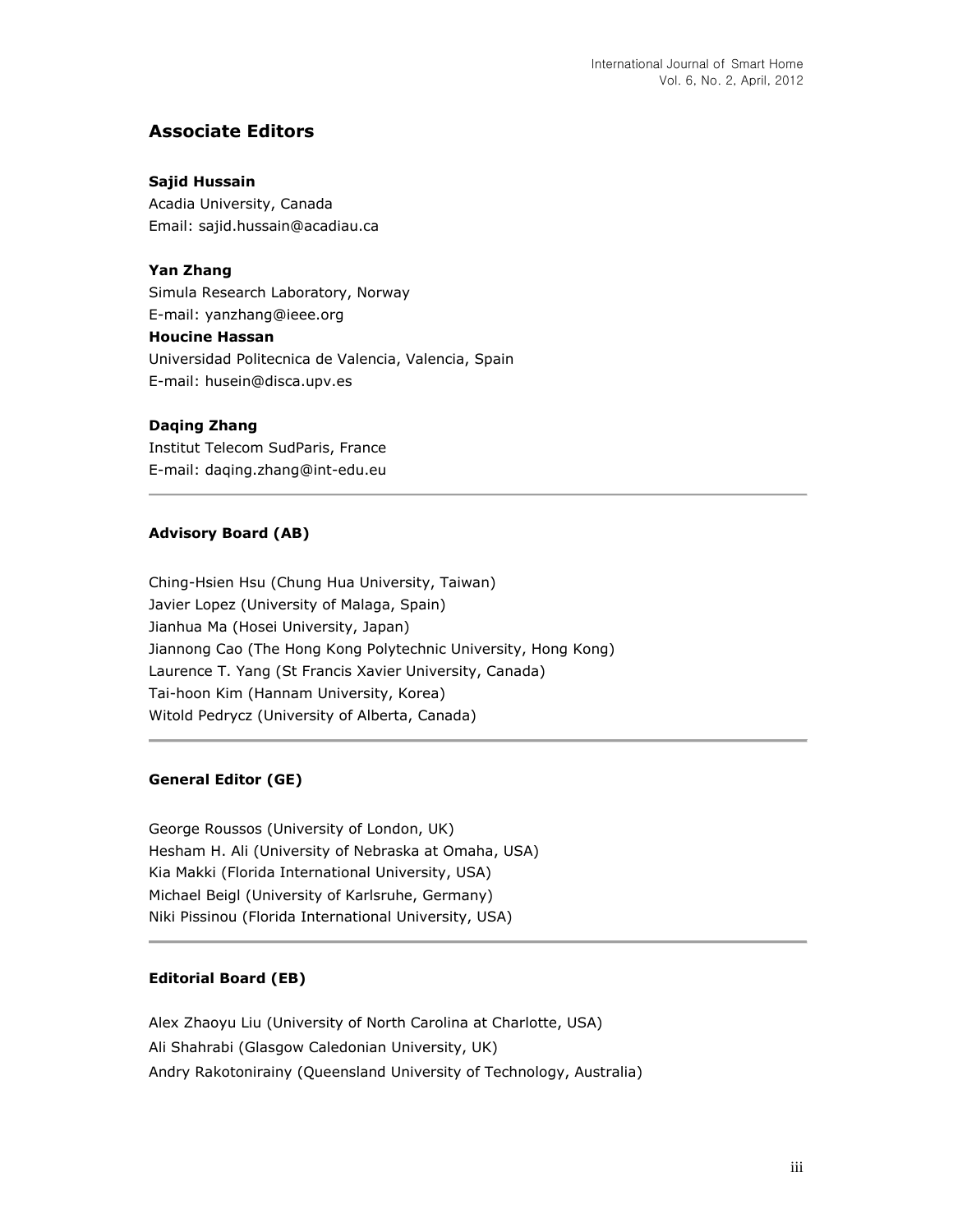Anind K. Dey (Carnegie Mellon University, USA) Antonio Coronato (ICAR-CNR, Italy) Antonio Pescape' (University of Napoli i°Federico IIi±, Italy) Arek Dadej (University of South Australia, Australia) Bessam Abdulrazak (University of Florida, USA) Biplab K. Sarker (University of New Brunswick, Fredericton, Canada) Bo Yang (University of Electronic Science and Technology of China) Bo-Chao Cheng (National Chung-Cheng University, Taiwan) Borhanuddin Mohd Ali (University of Putra Malaysia, Malaysia) Chunming Rong (University of Stavanger, Norway) Damien Sauveron (University of Limoges, France) Debasish Ghose (Indian Institute of Science, India) Eung-Nam Ko (Baekseok University, Korea) Fabio Martinelli. (National Research Council - C.N.R., Italy) Fevzi Belli, (University of Paderborn, Germany) Gerd Kortuem (Lancaster University, UK) Geyong Min (University of Bradford, UK) Giuseppe De Pietro ( ICAR-CNR, Italy) Hakan Duman (British Telecom, UK) Hans-Peter Dommel (Santa Clara University, USA) Hongli Luo (Indiana University, USA) Huirong Fu (Oakland University, USA) Hung-Chang Hsiao (National Cheng Kung University, Taiwan) HwaJin Park (Sookmyung Women's University , Korea) Ibrahim Kamel (University of Sharjah, UAE) Ilsun You (Koea Bible University, Korea) Irfan Awan (University of Bradford, UK) Jiann-Liang Chen (National Dong Hwa University, Taiwan) Jianzhong Li (Harbin Inst. of Technology, China) Jin Wook Lee (Samsung Advanced Institute of Technology, Korea) Joohun Lee (Dong-Ah Broadcasting College,Korea) Jordi Forne (Universitat Politecnica de Cataluny, Spain) Juan Carlos Augusto (University of Ulster at Jordanstown, UK) Karen Henricksen (NICTA, Australia) Kuei-Ping Shih (Tamkang University, Taiwan) LF Kwok (City University of Hong Kong, HK) Liudong Xing (University of Massachsetts - Dartmouth, USA) Marc Lacoste (France Télécom Division R&D, France) Mei-Ling Shyu (University of Miami, USA) Mounir Mokhtari (INT/GET, France)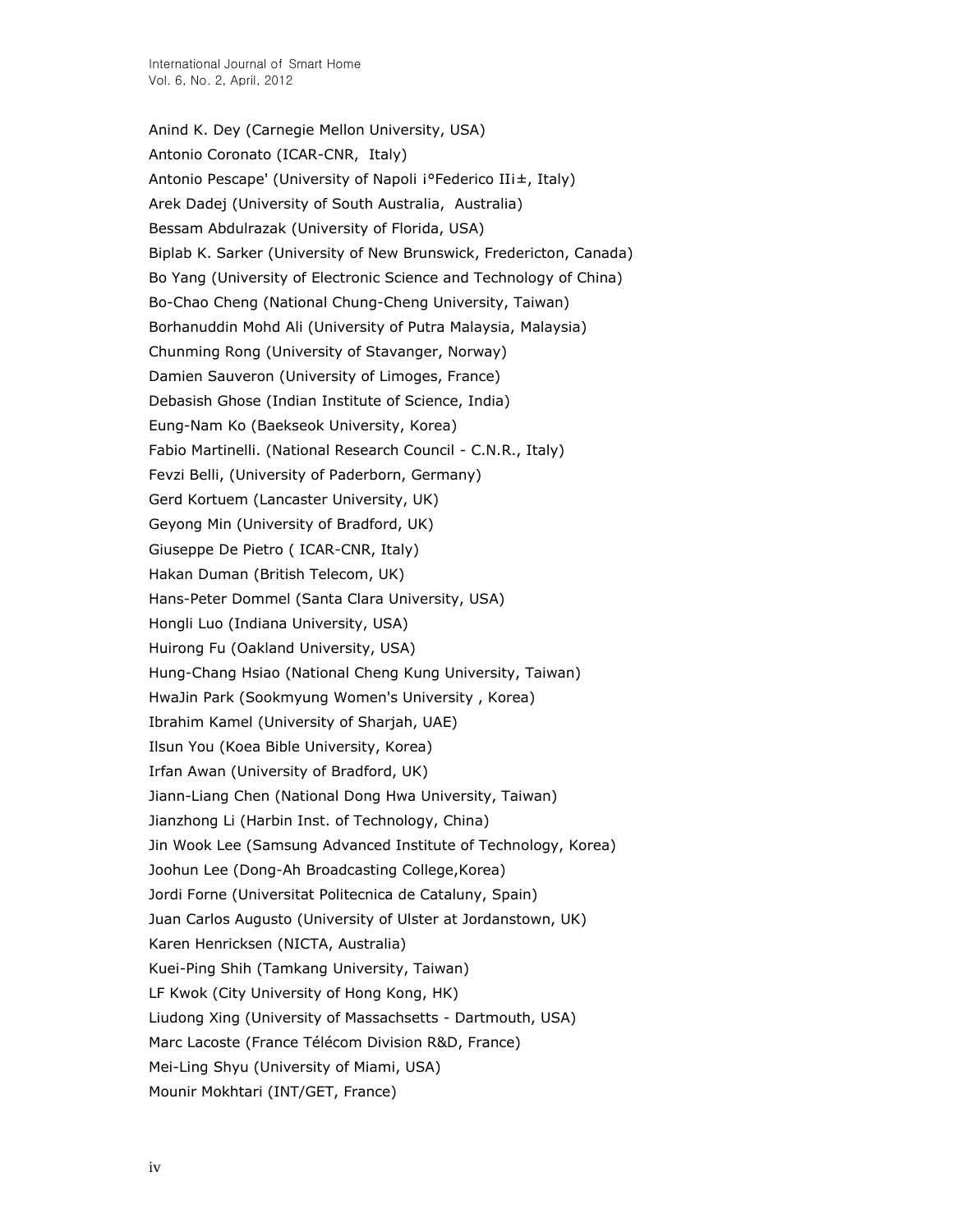Paris Kitsos (Hellenic Open University, Greece) Pedro M. Ruiz Martinez (Univ. of Murcia, Spain) Phillip G. Bradford (The University of Alabama, USA) Pilar Herrero (Universidad Politécnica de Madrid, Spain) Qi Shi (Liverpool John Moores University, UK) Rodrigo de Mello(University of Sao Paulo, Brazil ) Serge Chaumette (Université Bordeaux 1,France) Shaohua TANG (South China University of Technology, China) Stefanos Gritzalis (University of the Aegean, Greece) Tatsuya Yamazaki (NICT, Japan) Toshihiro Yamauchi (Okayama University, Japan) Tsung-Chuan Huang (National Sun Yat-sen University, Taiwan) Tsutomu Terada (Osaka University, Japan) Umberto Villano (Universita' del Sannio, Italy) Vincenzo De Florio (University of Antwerp, Belgium) Vipin Chaudhary (Wayne State University to University at Buffalo, SUNY) Wen-Shenq Juang (Shih Hsin University, Taiwan) Xinwen Fu (Dakota State University, USA) Yang Guangwen (Tsinghua University, P.R.China) Yoshiaki HORI (Kyushu University, Japan) Young Yong Kim (Yonsei University, Korea) Chunming Rong (University of Stavanger, NORWAY) Luciano Bononi (University of Bologna, Italy) Lingyang Song (Philips Research Laboratories, UK) Josef Noll (UniK/University of Oslo, Norway) Jianhua He (Swansea University, UK) Mieso Denko (University of Guelph, Canada) Chik How Tan (Gjøvik University College, Norway) Naixue Xiong (Japan Advanced Institute of Science and Technology, Japan) Frode Eika Sandnes (Oslo University College, Norway) Jun Zheng (Queen College, CUNY, USA) Ching-Hsien Hsu (Chung Hua University, Taiwan) Chunming Rong (University of Stavanger, Norway) Debnath Bhattacharyya (Heritage Inst. of Technology, India) EJ. Yoon (Qualimet, Canada) Geon-Woo Kim (Electronics and Telecommunications Research Institute, Korea) Giovanni Cagalaban (Hannam University, Korea) Hesham H. Ali (University of Nebraska, USA) Hongli Luo (Indiana University, USA) Houcine Hassan (Univ. Politec. de Valencia, Spain)